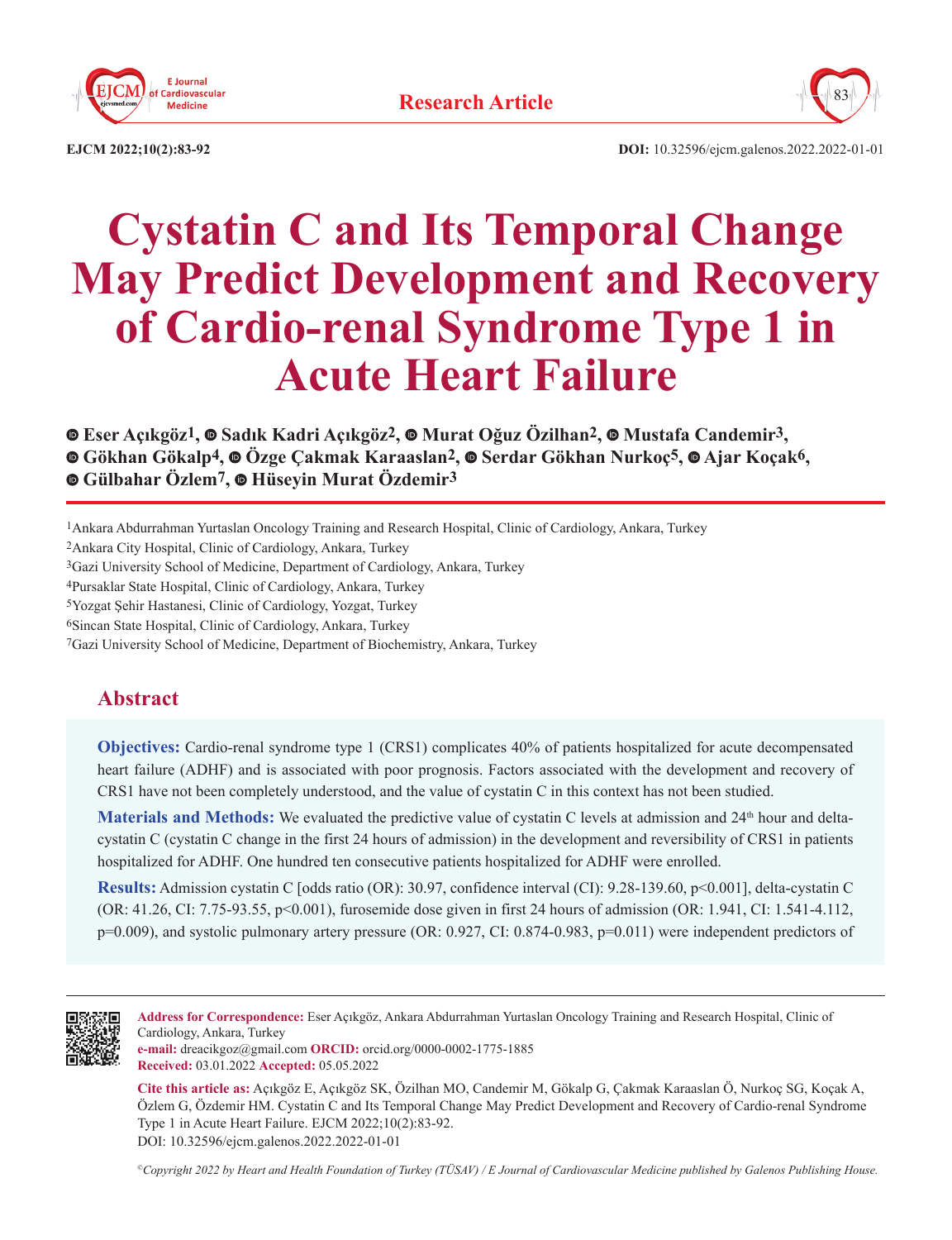



# **Abstract**

CRS1. A ROC curve analysis showed that an admission cystatin C level at a cut-off point of 1.385 could detect AKI with 77.1% sensitivity and 77.4% specificity. Among 48 patients in the AKI group, renal function was recovered in 31 (64.6%). Delta-cystatin C (OR: 0.088, CI: 0.018-0.441, p=0.001), systolic pulmonary artery pressure (OR: 0.917, CI: 0.621-0.982, p=0.005), and furosemide dose given in first 24 h of admission (OR: 0.877, CI: 0.541-0.998, p=0.04) were independent predictors of recovery of renal function while admission creatinine and creatinine change in 24 hours were not.

**Conclusion:** This study demonstrated the potential value of cystatin C and delta-cystatin C in CRS1. Further studies are required to determine the clinical utility of these findings.

**Keywords:** Cardio-renal syndrome type 1, cystatin C, acute decompensated heart failure, acute kidney injury

# **Introduction**

Cardio-renal syndrome type 1 (CRS1) is a term used to describe acute kidney injury (AKI) due to worsening cardiac functions<sup> $(1)$ </sup>. It complicates almost  $40\%$  of patients hospitalized for acute decompensated heart failure (ADHF) and is associated with higher morbidity and mortality<sup>(2)</sup>. Although creatinine is the main test to recognize AKI, it is far from being a perfect marker since it increases 48 hours after renal injury when half of the renal function is lost. It is affected by age, muscle mass and many other factors $(3,4)$ . Novel renal markers, such as cystatin C, may detect AKI earlier than serum creatinine when a renal injury is still reversible. However, it remains unclear whether such biomarkers are also suitable for the prediction of recovery after established AKI<sup>(5)</sup>.

Cystatin C is a small protein molecule produced by virtually all nucleated cells in the human body. It is suitable for estimating renal function because its production rate is nearly constant. It is freely filtered from the glomerular membrane and completely reabsorbed without being secreted from the proximal tubular cells. Moreover, its level is not influenced by sex, age, race, muscle mass, infection, liver function, and inflammation. It can be detected earlier than creatinine in renal injury. After renal injury cystatin C level increases in 8 hours, peaks at 24 hours, and decreases at 48 hours<sup> $(6-10)$ </sup>. In previous studies, cystatin C was found to be associated with contrastinduced nephropathy, renal injury after cardiac surgery,

and prognosis in acute or chronic heart failure and acute coronary syndrome<sup>(11-15)</sup>. Furthermore, Lassus et al.<sup>(5)</sup> suggested that cystatin C may be a useful marker of early AKI in patients hospitalized for ADHF in their study. However, the predictive value of cystatin C and temporal change in cystatin in AKI recovery in ADHF has not been investigated so far.

The present study aims to evaluate the predictive value of cystatin C levels at admission and  $24<sup>th</sup>$  hour and cystatin C change in 24 hours in the development and reversibility of acute kidney injury in patients hospitalized for ADHF.

## **Materials and Methods**

#### **Study Population**

In this observational study, we prospectively enrolled 110 consecutive patients hospitalized for decompensated heart failure. Patients with acute coronary syndrome in the last 30 days, chronic kidney disease, renal transplant, rheumatologic or auto-immune disease, acute infection, thyroid dysfunction, and malignity were excluded from the study. Patients who received intravenous diuretic therapy or radiopaque contrast media in the last 15 days and who received aminoglycosides, metformin and nonsteroid anti-inflammatory drugs in the last 7 days were also excluded. The Institutional Ethics Committee of Gazi University approved the study protocol (09.06.2014/297), and all participants have given informed consent.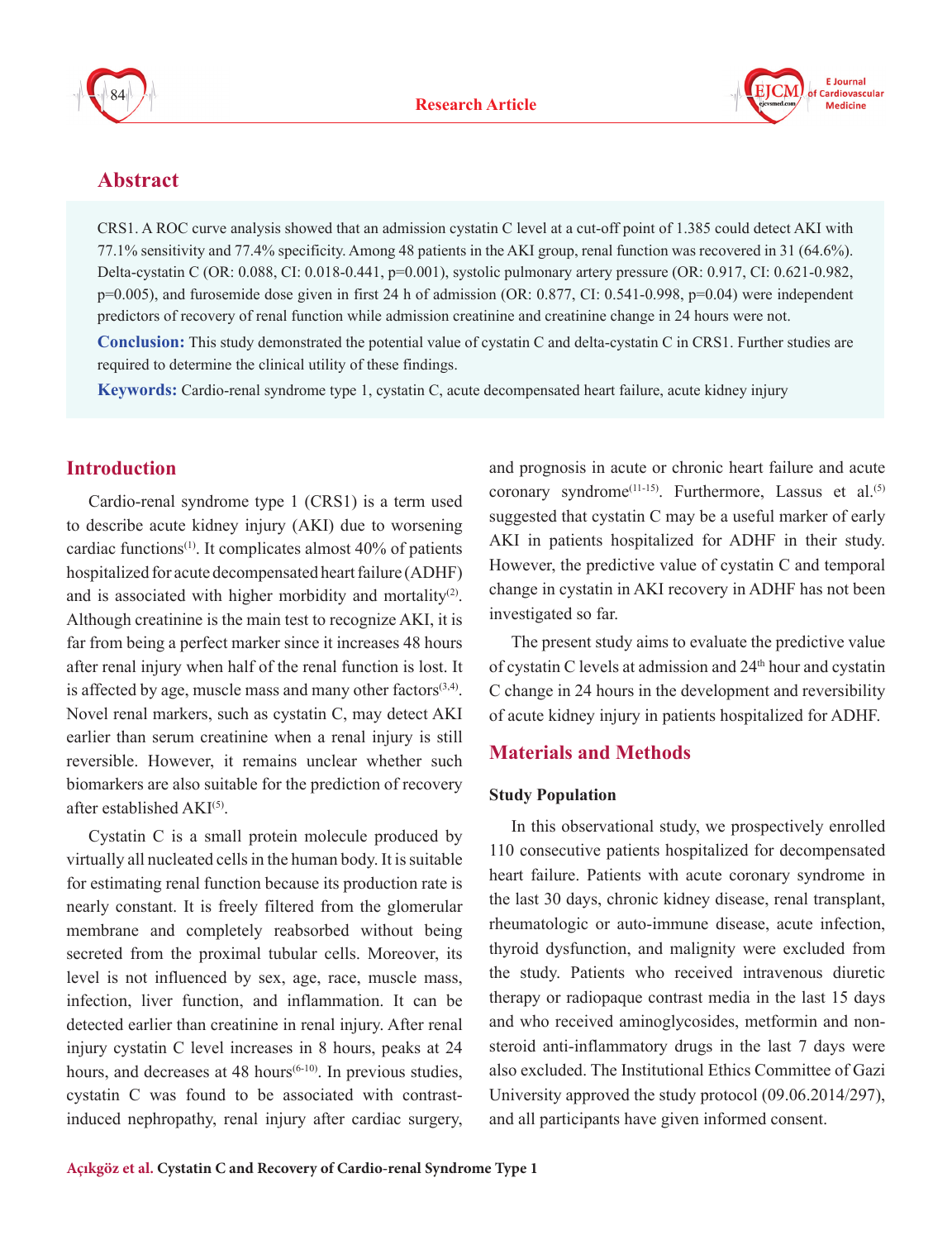



#### **Analysis of Patient Data and Laboratory Analysis**

Demographic parameters, symptoms, physical examination findings, medications, and the patients' medical history were recorded. A transthoracic echocardiographic examination was performed at admission. The left ventricular ejection fraction was calculated by Modified Simpson's method. Routine serum biochemical parameters including creatinine, blood urea nitrogen, electrolytes, glucose and hepatic transaminases were checked at admission,  $24<sup>th</sup>$  and  $48<sup>th</sup>$ hour of admission, and when respective clinicians of the patients required after then. Venous blood samples were taken at admission and  $24<sup>th</sup>$  hour to measure cystatin C. An immune nephelometric N latex cystatin C assay (Siemens healthcare products, Germany) were used with normal cystatin C levels between 0.53-0.95 mg/L.

#### **Definitions**

Acute kidney injury was defined as an increase in serum creatinine level  $\geq 0.3$  mg/dL or  $\geq 50\%$  above baseline value during the hospital stay<sup>(16)</sup>. In patients who developed acute kidney injury, a discharge creatinine value below 125% of admission was defined as recovery from acute kidney injury<sup> $(17)$ </sup>. Estimated glomerular filtration rate was calculated by the modification of diet in renal disease (MDRD) equation. Creatinine and cystatin C changes in the first 24 h of the admission were defined as deltacreatinine and delta-cystatin C. Patients with ongoing antihypertensive treatment or a systolic blood pressure 140 mmHg or diastolic blood pressure ≥90 mmHg were accepted as hypertensive. Patients on antidiabetic medications or fasting glucose levels >126 mg/dl were defined as diabetic. As ischemic etiology of heart failure was defined as the presence of heart failure with a history of myocardial infarction or coronary revascularization or presence of a  $\geq 50\%$  stenosis in an epicardial coronary artery.

#### **Statistical Analysis**

IBM SPSS Statistics version 22.0 for Windows (IBM Corp., Armonk, NY, USA) was used for all statistical calculations. Continuous variables were presented as mean and standard deviation or median and interquartile range as appropriate. Categorical variables were presented as numbers and proportions. Distribution patterns of variables were tested with The Kolmogorov-Smirnov test. The student's t-test was used to compare data with normal distribution, and the Mann-Whitney U test was used for non-normally distributed data. The optimum cut-off level of cystatin C to predict CRS1 was determined with receiver-operating characteristics (ROC) curve analysis. A multivariable stepwise logistic regression analysis was used to examine the association of development and recovery of acute kidney injury with other variables. If a variable has a p value <0.1 in univariate logistic regression analysis, it was included in the multivariate model. A twotailed p value <0.05 was defined as significant.

## **Results**

The mean age of the 110 participants was 65.06, and 55  $(50 \%)$  of them were males. Forty-eight  $(43.6\%)$ of the participants developed AKI. Age, gender, heart failure etiology, and rates of hypertension (HT) and diabetes mellitus (DM) were similar between patients with and without AKI. Patients in AKI group had higher body mass index  $(34.12 \pm 7.12 \text{ vs. } 30.32 \pm 6.41, \text{ p=0.041}),$ higher systolic blood pressure  $(131.74 \pm 26.42 \text{ vs.})$  $121.33\pm17.80$ ,  $p=0.019$ ) and higher systolic pulmonary artery pressure  $(38.79 \pm 15.89 \text{ vs. } 37.57 \pm 14.00 \text{ s} = 0.003)$ . Daily furosemide dose before admission was significantly higher in the AKI group (94.85±83.49 vs. 50.83±42.56, p=0.036). In AKI group, ALT (20.78±11.16 vs. 15.19±7.94, p=0.003), admission creatinine (1.13±0.25 vs. 1.00 $\pm$ 0.17, p=0.002), 24<sup>th</sup> hour creatinine (1.02 $\pm$ 0.46 vs. 1.21±0.92, p<0.001), delta creatinine (0.02±0.01 vs. 0.08±0.06, p=0.001), admission cystatin C (1.32±0.68 vs. 1.24 $\pm$ 0.28, p=0.002), 24<sup>th</sup> hour cystatin C (1.56 $\pm$ 0.58 vs. 1.26±0.34, p=0.001) and delta-cystatin C (0.24±0.44 vs.  $0.02\pm0.21$ ,  $p<0.002$ ) were significantly higher. Furosemide dose given in the first 24 h of admission was also higher in the AKI group (128.47 $\pm$ 102.63 vs.  $106.55\pm80.88$ , p=0.002) (Table 1). In multivariate logistic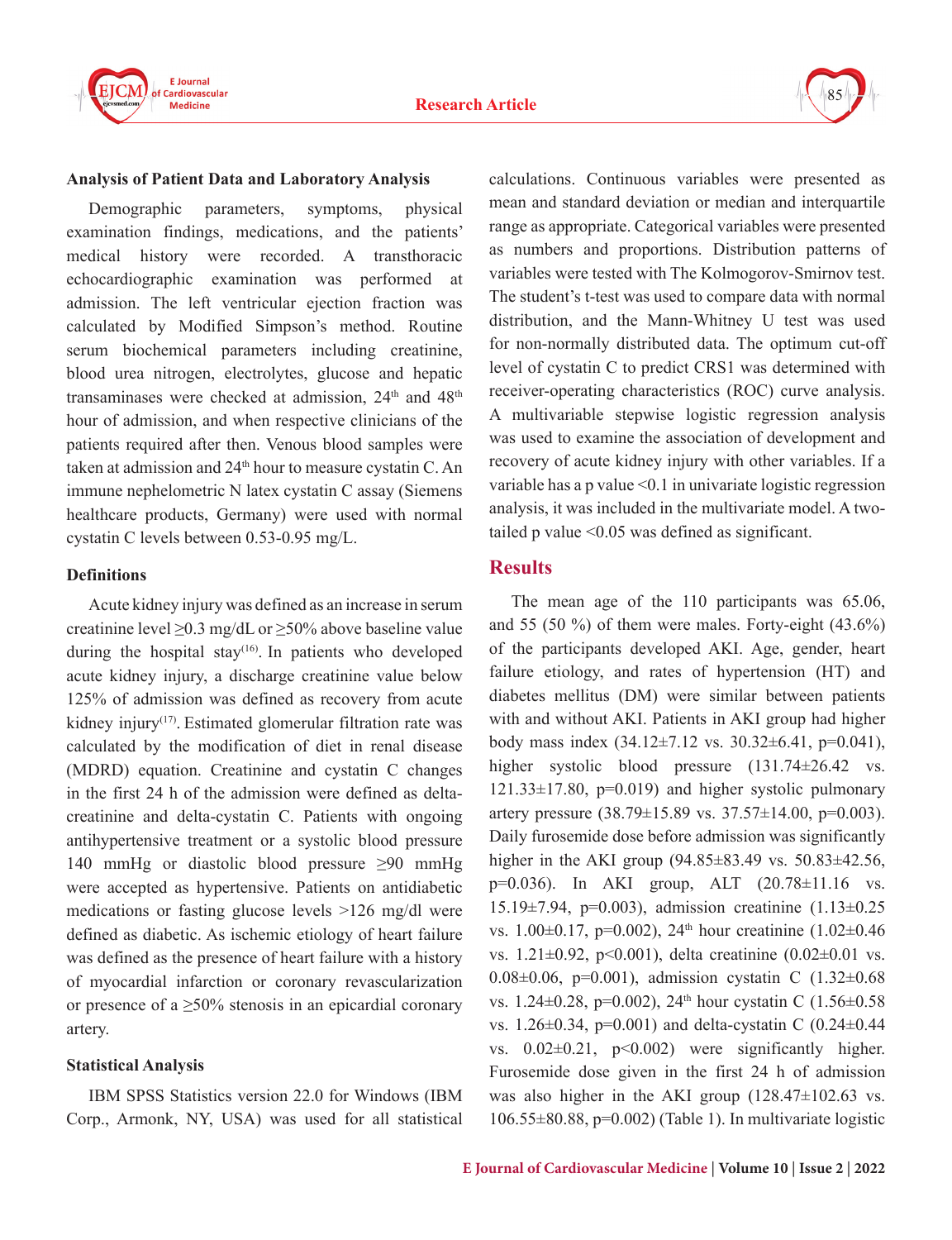



#### **Table 1.** Demographic, clinical and laboratory characteristics of study patients

| <b>Variables</b>                                | <b>All patients</b><br>$(n=110)$ | <b>No CRS1</b><br>$(n=62)$ | CRS1<br>$(n=48)$ | p value |
|-------------------------------------------------|----------------------------------|----------------------------|------------------|---------|
| Age (years)                                     | 65.06±29.65                      | 64.43±31.42                | 65.86±28.18      | 0.801   |
| Male gender, n (%)                              | 55 (50)                          | 26 (41.9)                  | 29(60.4)         | 0.055   |
| BMI $(kg/m2)$                                   | 31.51±6.94                       | 30.32±6.41                 | 34.12±7.12       | 0.041   |
| Hypertension, n (%)                             | 92(83.6)                         | 52 (83.9)                  | 40 (83.3)        | 0.940   |
| Diabetes, n (%)                                 | 59 (53.6)                        | 32(51.6)                   | 27(56.2)         | 0.629   |
| Ischemic etiology, n (%)                        | 80 (72.7)                        | 44 (70.9)                  | 36(75.0)         | 0.332   |
| Atrial fibrillation, n (%)                      | 75 (68.2)                        | 42 (67.7)                  | 33(68.8)         | 0.853   |
| Previous medication, n (%)                      |                                  |                            |                  |         |
| ACE-I/ARB                                       | 89 (80.9)                        | 52 (83.8)                  | 37(77.1)         | 0.577   |
| Beta-blocker                                    | 83 (75.5)                        | 48 (77.4)                  | 35(72.9)         | 0.548   |
| <b>MRA</b>                                      | 35(31.8)                         | 22(35.5)                   | 13(27.1)         | 0.348   |
| Furosemide                                      | 81 (73.6)                        | 48 (77.4)                  | 33(68.8)         | 0306    |
| Thiazide                                        | 27(24.5)                         | 14(22.6)                   | 13(27.1)         | 0.767   |
| Digoxin                                         | 24(21.8)                         | 12(19.4)                   | 12(25.0)         | 0.477   |
| Daily furosemide dose before admission (mg/day) | 70.03±62.28                      | 50.83±42.56                | 94.85±83.49      | 0.036   |
| HF Hospitalization in last year                 | $1.73 \pm 2.05$                  | $2.13 \pm 2.54$            | $1.24 \pm 0.971$ | 0.055   |
| Hospitalization duration (days)                 | 11.77±7.78                       | 12.06±7.22                 | 11.40±8.51       | 0.657   |
| LVEF $(\% )$                                    | 35.95±15.24                      | 36.47±13.32                | 35.29±16.28      | 0.146   |
| Systolic PAP (mmHg)                             | 38.10±15.21                      | 37.57±14.00                | 38.79±15.89      | 0.003   |
| Heart rate $(min^{-1})$                         | 87.84±21.02                      | 85.74±21.31                | 90.86±20.45      | 0.222   |
| Systolic BP (mmHg)                              | 125.68±22.31                     | 121.33±17.80               | 131.74±26.42     | 0.019   |
| Diastolic BP (mmHg)                             | 74.56±12.74                      | 74.67±13.02                | 74.42±12.20      | 0.923   |
| Hemoglobin (g/dL)                               | 11.46±2.27                       | 11.69±2.49                 | 11.16±1.95       | 0.219   |
| WBC (x1000/µL)                                  | 7.74±2.01                        | 7.90±2.19                  | $7.53 \pm 1.76$  | 0.351   |
| AST (IU/L)                                      | 26.00±11.90                      | 26.03±12.63                | 25.96±10.94      | 0.974   |
| ALT (IU/L)                                      | 17.54±9.78                       | 15.19±7.94                 | 20.78±11.16      | 0.003   |
| CRP (mg/L)                                      | 23.84±46.80                      | 27.41±56.22                | 19.28±16.28      | 0.374   |
| Na (mmol/L)                                     | 136.69±5.36                      | 135.58±5.54                | 138.17±4.80      | 0.052   |
| Cystatin C (mg/L)                               | $1.27 \pm 0.34$                  | $1.24 \pm 0.28$            | $1.32 \pm 0.68$  | 0.002   |
| Cystatin C 24h (mg/L)                           | $1.39 \pm 0.52$                  | 1.26±0.34                  | $1.56 \pm 0.58$  | 0.001   |
| Delta-cystatin C (mg/L)                         | $0.12 \pm 0.29$                  | $0.02 \pm 0.21$            | $0.24 \pm 0.44$  | < 0.001 |
| BUN (mg/dL)                                     | 25.57±9.62                       | 25.04±9.73                 | 25.25±9.18       | 0.509   |
| BUN 24h (mg/dL)                                 | 34.36±14.75                      | 30.42±7.63                 | 39.46±18.04      | 0.001   |
| Maximum BUN (mg/dL)                             | 43.54±1687                       | 37.27±8.13                 | 51.66±21.36      | 0.001   |
| Creatinine (mg/dL)                              | $1.06 \pm 0.22$                  | $1.00 \pm 0.17$            | $1.13 \pm 0.25$  | 0.002   |
| Creatinine 24h (mg/dL)                          | $1,10\pm0.68$                    | $1.02 \pm 0.46$            | $1.21 \pm 0.92$  | < 0.001 |
| Maximum creatinine (mg/dL)                      | $1.32 \pm 0.49$                  | $1.09 \pm 0.26$            | $1.62 \pm 0.54$  | < 0.001 |
| Delta-creatinine (mg/dL)                        | $0.04 \pm 0.03$                  | $0.02 \pm 0.01$            | $0.08 \pm 0.06$  | 0.001   |
| Furosemide dose-first 24 h (mg)                 | 114.94±88.28                     | 106.55±80.88               | 128.47±102.63    | 0.002   |

*Significant p values are shown in bold.*

*ACE-I: Angiotensin-converting enzyme inhibitor, ALT: Alanine transaminase, ARB: Angiotensin receptor blocker, AST: Aspartate transaminase, BP: Blood pressure, BMI: Body mass index, BUN: Blood urea nitrogen, CRP: C-reactive protein, CRS1: Cardio-renal syndrome type 1, HF: Heart failure, LVEF: Left ventricular ejection fraction, MRA: Mineralocorticoid receptor antagonist, PAP: Pulmonary artery pressure, WBC: white blood cell*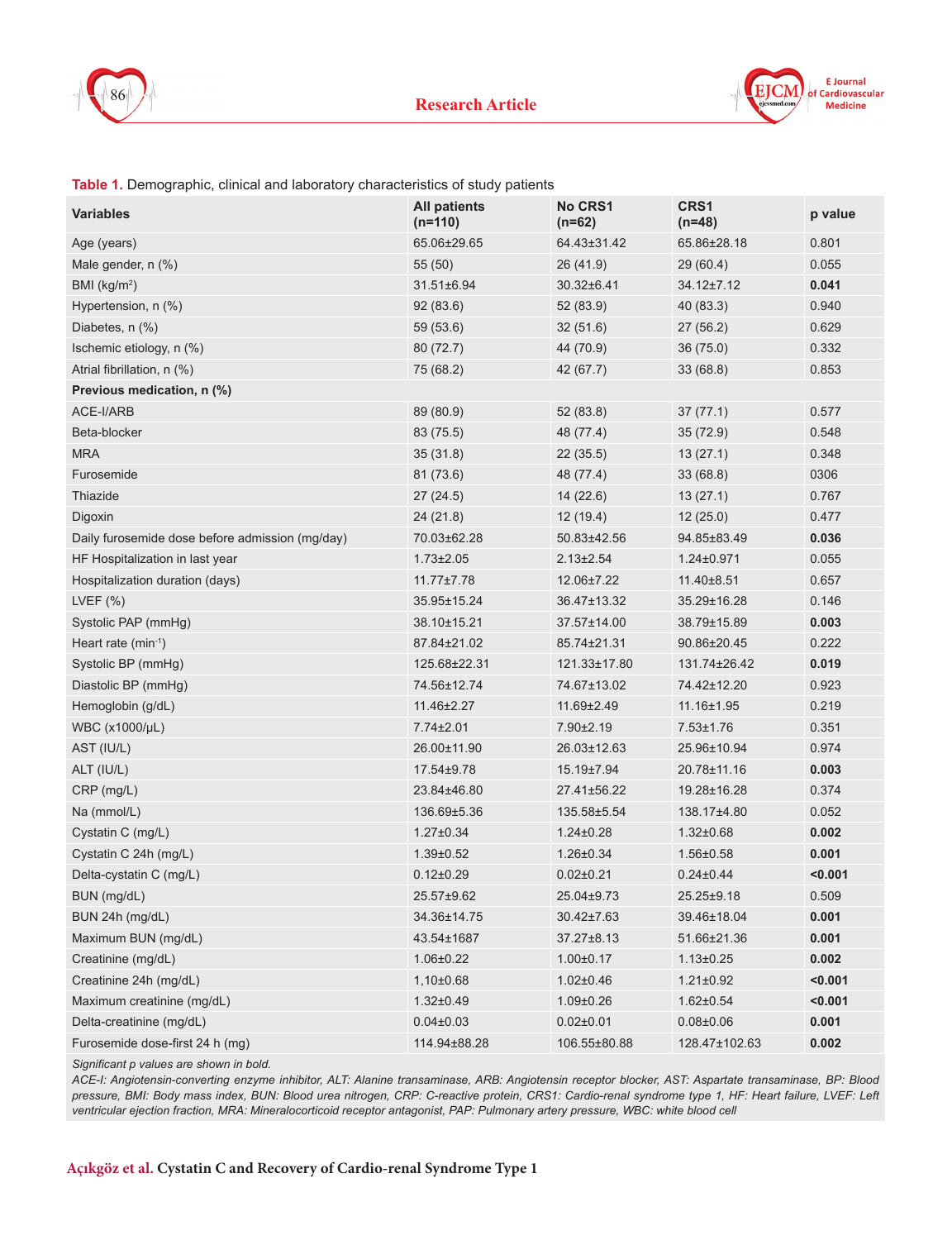



regression analysis, admission cystatin C level [odds ratio (OR): 30.97, confidence interval (CI): 9.28-139.60, p<0.001] and delta-cystatin C (OR: 41.26, CI: 7.75- 93.55, p<0.001) were found as independent predictors for development of AKI. Furosemide dose is given in the first 24 h of admission (OR: 1.941, CI: 1.541-4.112, p=0.009), and systolic pulmonary artery pressure (OR: 0.927, CI: 0.874-0.983, p=0.011) were other independent predictors. Although baseline creatinine level and delta-creatinine were predictive of AKI in univariate analysis, they lost their significance in multivariate analysis (Table 2). The receiver-operating characteristic (ROC) curve analysis showed that cystatin C at a cut-off point of 1.385 could detect the occurrence of AKI with 77.1% sensitivity and 77.4% specificity (Figure 1).

Among 48 patients in AKI group, renal function was recovered in 31 (64.6%) during hospital stay. There is not any significant difference between patients with recovered and unrecovered renal function regarding age, gender, heart failure etiology and rates of HT and DM. Admission cystatin C level (1.33±0.72 vs. 1.30±0.60, p=0.661), maximum creatinine level  $(1.64\pm0.63 \text{ vs. } 1.61\pm0.51,$ 



**Figure 1.** The receiver operating characteristic curve analysis for admission Cystatin C in predicting cardio-renal syndrome type 1 *AUC: Area under the curve, CI: confidence interval, ROC: Receiver operating characteristics*

p=0.184) and delta-creatinine (0.08±0.07 vs. 0.08±0.04, p=0.988) were similar between groups. While systolic blood pressure (140.89±26.97 vs. 114.67±14.57, p=0.001) and admission creatinine  $(1.21 \pm 0.23 \text{ vs. } 0.98 \pm 0.19)$ , p=0.001) were higher, hospitalization due to heart failure in last year  $(0.92 \pm 0.58 \text{ vs. } 1.79 \pm 1.25, \text{ p=0.006})$ , systolic pulmonary artery pressure  $(32.48\pm9.56 \text{ vs. } 50.29\pm18.76, \text{p})$  $\leq$ 0.001), cystatin C at 24<sup>th</sup> hour of admission (1.38±0.47 vs. 1.89±0.63, p=0.003), delta-cystatin C (0.05±0.06 vs.  $0.59\pm0.21$ ,  $p=0.001$ ) and furosemide dose given in first 24 h of admission (124.60±114.18 vs. 135.52±89.92, p=0.001) were significantly lower in patients with recovered renal function. Need for hemodialysis  $(17.6\%$  vs.  $16.1\%$ ,  $p=0.222$ ) and time to hemodialysis  $(132.4\pm64.58)$  h vs.  $138.5\pm78.33$  h, p=0.265) were similar between groups (Table 3). In multivariate logistic regression analysis, cystatin c change in 24 h was found as an independent predictor of recovery of renal function in patients with AKI (OR: 0.088, CI: 0.018-0.441, p=0.001). Systolic pulmonary artery pressure (OR: 0.917, CI: 0.621-0.982, p=0.005), p=0.033) and furosemide dose given in first 24 h of admission (OR: 0.877, CI: 0.541-0.998, p=0.04) were other independent predictors (Table 4).

## **Discussion**

The present study demonstrated for the first time that the change in cystatin C level in the first 24 h of admission is associated with the development and recovery of CRS1 in patients hospitalized for acute heart failure. In addition, admission cystatin C level was associated with the development of CRS1 in these patients. Admission creatinine and creatinine change in the first 24 h of admission were not independent predictors of CRS1 and its recovery.

Pathophysiological mechanisms underlying CRS1 are not entirely understood. Advanced age and pre-existing chronic kidney disease are essential, but classical risk factors of AKI such as hypotension and hypovolemia are uncommon in this population $(18)$ . Although renal venous HT and renal hypoperfusion are thought to be the major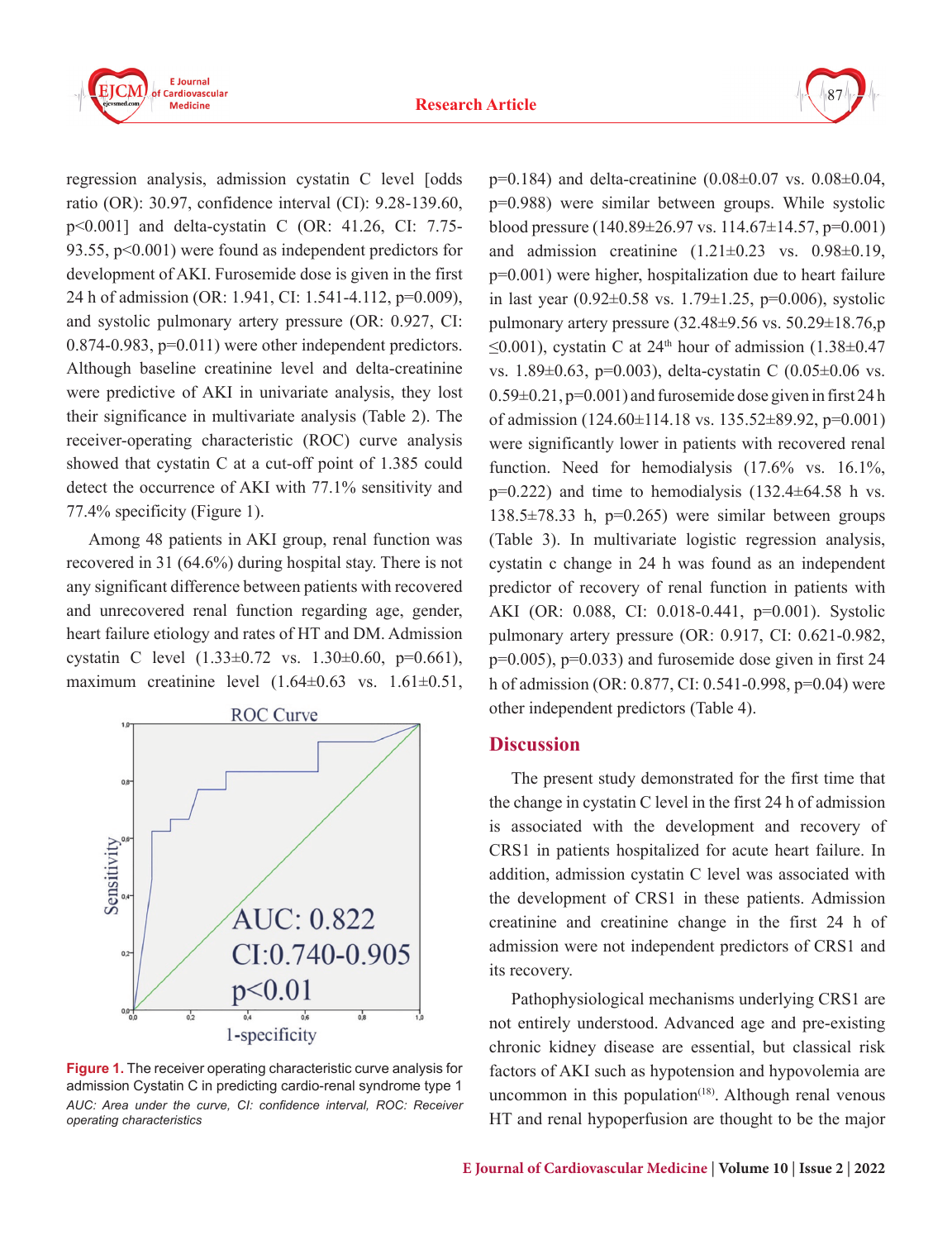



mechanism of CRS1, previous studies showed that LVEF is not associated with CRS 1 and renal deterioration is not correlated with cardiac output, filling pressures and systemic vascular resistance<sup> $(19)$ </sup>. It is probably due to the fact that endogenous vasoactive substances such as endothelin, nitric oxide, prostaglandins, natriuretic peptides, and vasopeptidase inhibitors interact with renal perfusion independent of central hemodynamics<sup>(20-21)</sup>. Even so, it is known that elevated central venous pressure causes increased renal venous and interstitial pressures, leading to the kidney's inability to maintain the glomerular filtration rate resulting in hypoxia reninangiotensin-aldosterone system activation<sup> $(22)$ </sup>. Cardiorenal syndrome type1 is rarely seen before hospital admission. It is thought to be a particular evidence of the effect of in-hospital medication on renal function in these patients. High-dose furosemide is associated with a worse renal prognosis. However, it is not clear whether the need for higher doses of furosemide is a cause or a consequence of advanced heart failure or blunt diuretic

response due to pre-existing renal failure<sup> $(23)$ </sup>. In our study, we found out that the furosemide dose given in the first 24 h of admission is associated with CRS1.

Age and chronic kidney disease were shown to be associated with recovery of AKI in different populations. However, it is still unclear whether demographic and clinical factors associated with the development of CRS1 are also helpful for predicting the recovery of  $CRS1<sup>(24,25)</sup>$ . The effect of the presence of chronic kidney disease on the prediction of CRS1 and its recovery was not evaluated in our study since patients with CKD were excluded. However, admission creatinine was not associated with CRS1 and its recovery in our study. We did not find an association between age and development and recovery of CRS1. Schiffl<sup>(26)</sup> and Alsultan<sup>(27)</sup> did not find such an association in patients with AKI requiring renal replacement therapy either.

Cystatin C is an important marker of prognosis in AHF<sup> $(28,29)$ </sup>. Previous studies showed that cystatin C is a

| <b>Table 2.</b> Predictors of CRS1 in multivariate logistic regression analysis |                        |                      |                        |         |
|---------------------------------------------------------------------------------|------------------------|----------------------|------------------------|---------|
| Variables                                                                       | <b>Univariable</b>     | <b>Multivariable</b> |                        |         |
|                                                                                 | OR (95% CI)            | p value              | OR (95% CI)            | p value |
| Age                                                                             | $0.995(0.958-1.033)$   | 0.799                |                        |         |
| Gender (male)                                                                   | 2.113 (0.981-4.553)    | 0.56                 |                        |         |
| Hypertension                                                                    | $0.962(0.348 - 2.658)$ | 0.940                |                        |         |
| Diabetes mellitus                                                               | 1.205 (0.565-2.570)    | 0.629                |                        |         |
| Daily furosemide dose before<br>admission                                       | $0.642(0.274-1.505)$   | 0.308                |                        |         |
| Furosemide dose-first 24 h                                                      | 2.762 (1.841-3.546)    | 0.002                | 1.941 (1.541-4.112)    | 0.009   |
| Hospitalization (1 year)                                                        | $0.774(0.594 - 1.010)$ | 0.059                | $0.850(0.555-1.303)$   | 0.456   |
| Systolic blood pressure                                                         | 1.023 (1.003-1.044)    | 0.027                | $0.958(0.944 - 1.026)$ | 0.462   |
| <b>BUN</b>                                                                      | 1.014 (0.974-1.055)    | 0.506                |                        |         |
| ALT                                                                             | 1.065 (1.018-1.114)    | 0.006                | 1.079 (0.995-1.158)    | 0.057   |
| Creatinine                                                                      | 23.74 (2.79-201.73)    | 0.004                | 16.85 (0.565-502.70)   | 0.103   |
| Delta-creatinine                                                                | 27.41 (3.98-321.14)    | 0.003                | 18.21 (0.873-345.78)   | 0.098   |
| Cystatin C                                                                      | 24.59 (6.35-95.23)     | < 0.001              | 30.97(9.28-139.60)     | < 0.001 |
| Delta-cystatin C                                                                | 22.26 (4.523-109.57)   | < 0.001              | 41.26 (7.75-93.55)     | < 0.001 |
| <b>LVEF</b>                                                                     | $0.981(0.955-1.007)$   | 0.146                | 1.028 (0.971-1.089)    | 0.344   |
| <b>Systolic PAP</b>                                                             | $0.961(0.935 - 0.988)$ | 0.004                | $0.927(0.874 - 0.983)$ | 0.011   |
|                                                                                 |                        |                      |                        |         |

**Table 2.** Predictors of CRS1 in multivariate logistic regression analysis

*ALT: Alanine transaminase, BUN: Blood urea nitrogen, LVEF: Left ventricular ejection fraction, PAP: Pulmonary artery pressure, OR: Odds ratio, CI: Confidence interval*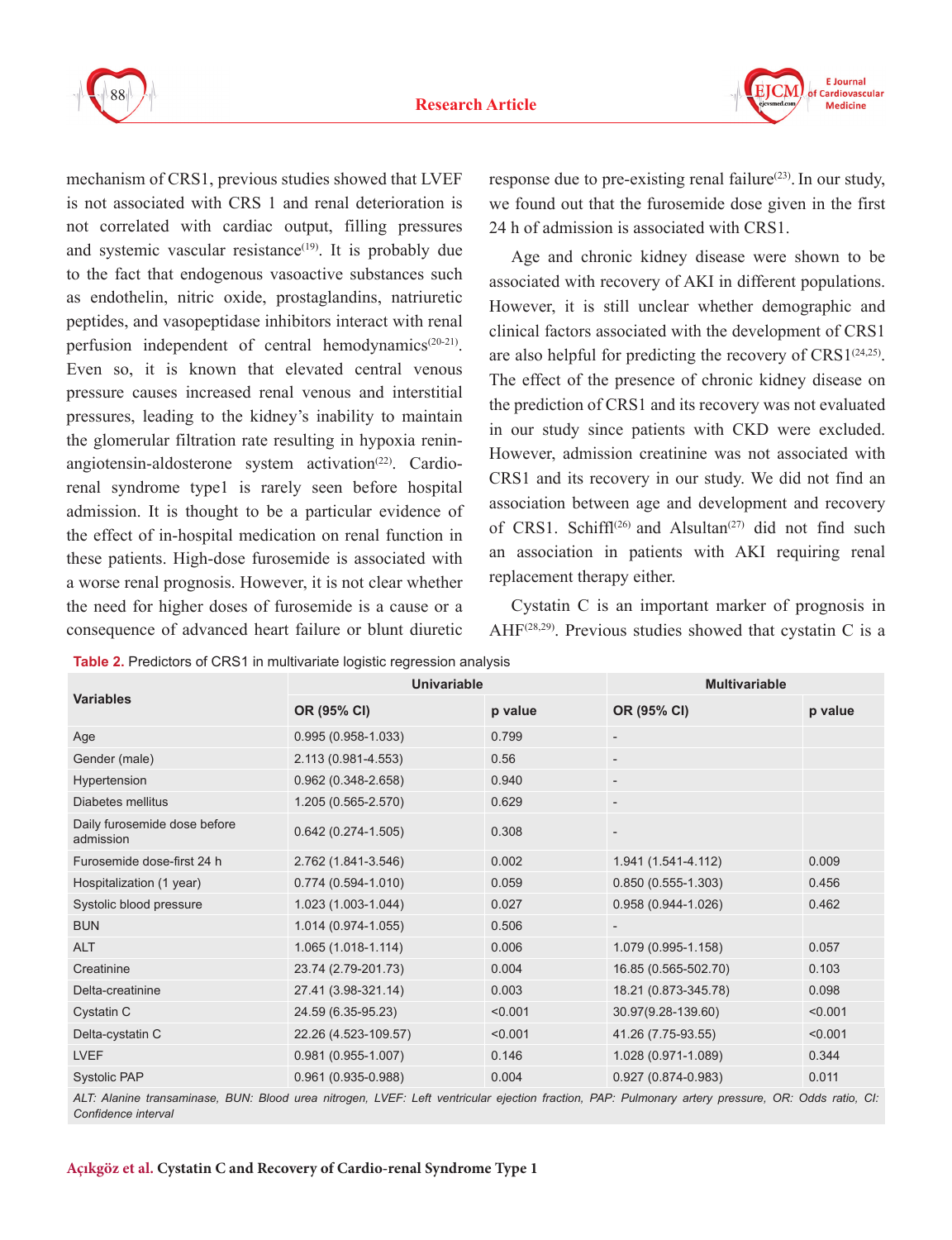



| Table 3. Demographic, clinical and laboratory characteristics of patients with recovered and non-recovered acute kidney injury |  |  |  |  |  |
|--------------------------------------------------------------------------------------------------------------------------------|--|--|--|--|--|
|--------------------------------------------------------------------------------------------------------------------------------|--|--|--|--|--|

| <b>Variables</b>                                | <b>AII CRS1</b><br>$(n=48)$ | AKI has not recovered AKI recovered<br>$(n=17)$ | $(n=31)$         | p value |
|-------------------------------------------------|-----------------------------|-------------------------------------------------|------------------|---------|
| Age (years)                                     | 65.86±28.18                 | 66.38±26.48                                     | 65.58±28.62      | 0.564   |
| Gender (male), n (%)                            | 29 (60.4)                   | 10(58.8)                                        | 19(61.3)         | 0.867   |
| BMI ( $kg/m2$ )                                 | 34.12±7.12                  | 35.42±9.06                                      | 31.74±6.01       | 0.145   |
| Hypertension, n (%)                             | 40 (83.3)                   | 12(70.6)                                        | 28 (90.3)        | 0.079   |
| Diabetes, n (%)                                 | 27(56.2)                    | 12(70.6)                                        | 15(48.4)         | 0.138   |
| Ischemic etiology, n (%)                        | 36 (78.0)                   | 13(76.4)                                        | 23 (74.19)       | 0.336   |
| Atrial Fibrillation, n (%)                      | 33(68.8)                    | 11(64.7)                                        | 22(70.9)         | 0.165   |
| Previous medication, n (%)                      |                             |                                                 |                  |         |
| <b>ACE-I/ARB</b>                                | 37(77.1)                    | 13 (76.47)                                      | 24 (77.41)       | 0.453   |
| Beta-blocker                                    | 35(72.9)                    | 13 (76.47)                                      | 22 (70.96)       | 0.381   |
| <b>MRA</b>                                      | 13(27.1)                    | 5(29.4)                                         | 8(25.8)          | 0.788   |
| Furosemide                                      | 33(68.8)                    | 15(88.2)                                        | 18(58.1)         | 0.031   |
| Thiazide                                        | 13(27.1)                    | 6(29.4)                                         | 7(22.6)          | 0.601   |
| Digoxin                                         | 12(25.0)                    | 3(176)                                          | 9(29.0)          | 0.384   |
| Daily furosemide dose before admission (mg/day) | 94.85±83.49                 | 80.00±63.696                                    | 107.22±72.75     | 0.568   |
| HF hospitalization in last year                 | $1.24 \pm 0.971$            | $1.79 + 1.25$                                   | $0.92 \pm 0.58$  | 0.006   |
| Hospitalization duration (days)                 | 11.40±8.51                  | 12.94±8.70                                      | $10.55 \pm 8.42$ | 0.357   |
| LVEF $(%)$                                      | 35.29±16.28                 | 34.76 ±17.65                                    | 35.58 ±15.76     | 0.870   |
| Systolic PAP (mmHg)                             | 38.79±15.89                 | 50.29±18.76                                     | 32.48±9.56       | < 0.001 |
| Heart rate $(min^{-1})$                         | 90.86±20.45                 | $91.53 \pm 13.4$                                | $90.50 + 23.6$   | 0.877   |
| Systolic BP (mmHg)                              | 131.74±26.42                | 114.67±14.57                                    | 140.89±26.97     | 0.001   |
| Diastolic BP (mmHg)                             | 74.42±12.20                 | 70.67±9.61                                      | 76.43±13.11      | 0.142   |
| Hemoglobin (g/dL)                               | 11.16±1.95                  | 11.97±2.10                                      | $10.71 \pm 1.73$ | 0.051   |
| WBC (x1000/µL)                                  | $7.53 \pm 1.76$             | $8.11 \pm 2.57$                                 | 7.22±1.03        | 0.096   |
| CRP (mg/L)                                      | 19.28±16.28                 | 31.24±15.98                                     | 13.09±17.07      | 0.055   |
| Na (mmol/L)                                     | 138.17±4.80                 | 139.25±5.10                                     | 137.61±4.61      | 0.272   |
| Cystatin C (mg/L)                               | $1.32 \pm 0.68$             | $1.30 \pm 0.60$                                 | $1.33 \pm 0.72$  | 0.661   |
| Cystatin C 24h (mg/L)                           | $1.56 \pm 0.58$             | $1.89 \pm 0.63$                                 | $1.38 \pm 0.47$  | 0.003   |
| Delta-cystatin C (mg/L)                         | $0.24 \pm 0.44$             | $0.59 \pm 0.21$                                 | $0.05 \pm 0.06$  | 0.001   |
| BUN (mg/dL)                                     | 25.25±9.18                  | 30.18±9.83                                      | 24.09±8.18       | 0.26    |
| BUN 24h (mg/dL)                                 | 39.46±18.04                 | 46.35±24.37                                     | 35.68±12.31      | 0.49    |
| Maximum BUN (mg/dL)                             | 51.66±21.36                 | 56.12±26.77                                     | 49.21±18.49      | 0.001   |
| Creatinine (mg/dL)                              | $1.13 \pm 0.25$             | $1.15 \pm 0.19$                                 | $1.12 \pm 0.28$  | 0.02    |
| Creatinine 24h (mg/dL)                          | $1.21 \pm 0.92$             | $1.23 \pm 0.76$                                 | $1.20 \pm 0.97$  | 0.01    |
| Maximum creatinine (mq/dL)                      | $1.62 \pm 0.54$             | $1.64 \pm 0.63$                                 | $1.61 \pm 0.51$  | 0.184   |
| Delta-creatinine (mg/dL)                        | $0.08 \pm 0.05$             | $0.08 + 0.07$                                   | $0.08 \pm 0.04$  | 0.988   |
| Furosemide dose-first 24 h (mg)                 | 128.47±102.63               | 135.52±89.92                                    | 124.60±114.18    | 0.001   |
| Hemodialysis                                    | 8(16.7)                     | 3(17.6)                                         | 5(16.1)          | 0.222   |
| Time to hemodialysis                            | 136.3±71.26                 | 132.4±64.58                                     | 138.5±78.33      | 0.265   |

*Significant p values are shown in bold.*

*ACE-I: Angiotensin-converting enzyme inhibitor, AKI: Acute kidney injury, ALT: Alanine transaminase, ARB: Angiotensin receptor blocker, AST: Aspartate transaminase, BMI: Body mass index, BP: Blood pressure, BUN: Blood urea nitrogen, CRP: C-reactive protein, CRS1: Cardio-renal syndrome type 1, HF: Heart failure, LVEF: Left ventricular ejection fraction, MRA: Mineralocorticoid receptor antagonist, PAP: Pulmonary artery pressure, WBC: White blood cell*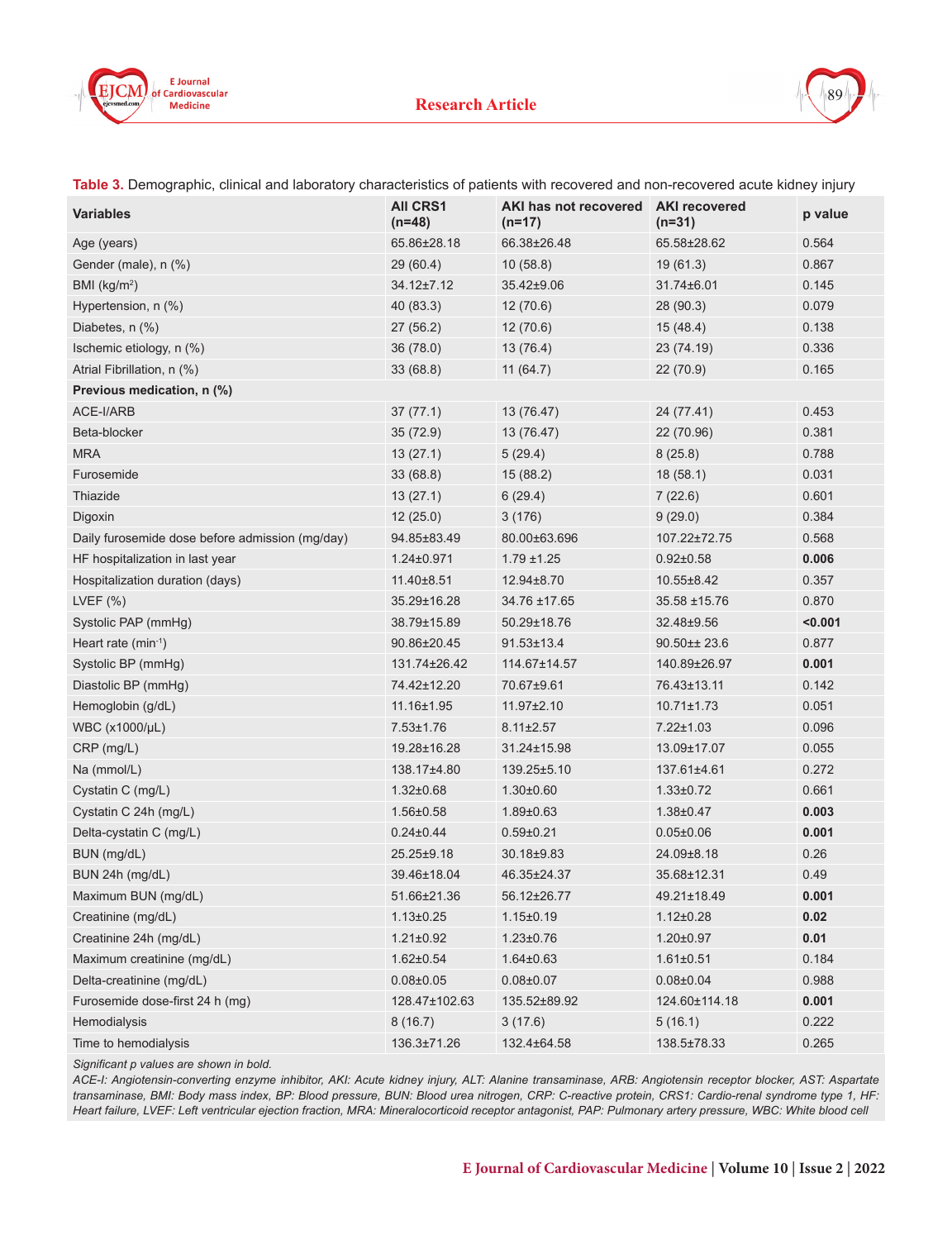



more reliable marker of renal function than creatinine post cardiopulmonary bypass and detected reduced glomerular filtration rate at an earlier stage after cardiac catheterization<sup>(30,31)</sup>. Lassus et al.<sup>(5)</sup> demonstrated that cystatin C is a useful marker of AKI in AHF, and a rise in cystatin  $C > 0.3$  mg/L within 48 h after hospitalization was associated with longer hospital stay and higher inhospital mortality. A study by Carrasco-Sanchez et al.<sup>(32)</sup> also showed the usefulness of cystatin C in predicting AKI and prognosis in AHF. In contrast, Breidthardt et al.<sup> $(33)$ </sup> suggested that plasma cystatin C levels cannot adequately predict CRS1 in AHF. Results of the present study confirm the usefulness of cystatin C in predicting CRS1 in AHF. In addition to previous studies, the potential utility of the cystatin C change in the first 24 h in the prediction of CRS was demonstrated.

The value of the novel renal markers in the recovery of AKI has recently been investigated in some studies. In one of them, among neutrophil gelatinaseassociated lipocalin (NGAL), the mRNA expressions

of kidney injury molecule-1, interleukin-18, alpha-1 microglobulin, sodium/hydrogen exchanger-3, beta-2 microglobulin and N-acetyl-β-D-glucosaminidase, only alpha-1-microglobulin was correlated with the degree of improvement in renal failure<sup> $(34)$ </sup>. In another, plasma NGAL predicted the failure of renal recovery in community-acquired pneumonia<sup>(35)</sup>. Urine NGAL and urine hepatocyte growth factor were also showed promise in the prediction of renal recovery<sup>(36,37)</sup>. Furthermore, Gharaibeh et al. $(38)$  suggested that cystatin C decreases one day earlier than creatinine in most hospitalized patients with AKI, and Leem et al.<sup>(39)</sup> showed that admission serum cystatin C was associated with recovery of AKI in patients with sepsis-induced kidney injury. In their study on CRS1 patients, Basu et al.<sup>(40)</sup> suggested that a composite of urine NGAL and plasma cystatin C is superior to serum creatinine for predicting transient AKI in children after cardiopulmonary bypass. Unfortunately, none of the studies above were performed on AHF patients. Results of the present study demonstrated the potential usefulness of cystatin C and

| Table 4. Predictors of the recovery from acute kidney injury in multivariate logistic regression analysis |
|-----------------------------------------------------------------------------------------------------------|
|-----------------------------------------------------------------------------------------------------------|

|                            | <b>Univariable</b>     |         | <b>Multivariable</b>     |         |
|----------------------------|------------------------|---------|--------------------------|---------|
| <b>Variables</b>           | OR (95% CI)            | p value | OR (95% CI)              | p value |
| Age                        | 1.055 (0.986-1.127)    | 0.119   |                          |         |
| Male Gender                | 1.108 (0.332-3.703)    | 0.867   | $\overline{\phantom{a}}$ |         |
| Diabetes mellitus          | $0.391(0.111-1.375)$   | 0.143   | $\overline{\phantom{a}}$ |         |
| Body mass index            | 1.425 (0.998-1.942)    | 0.174   | $\overline{\phantom{a}}$ |         |
| Atrial fibrillation        | 3.800 (1.068-13.520)   | 0.039   | 2.480 (0.984-15.648)     | 0.088   |
| Systolic blood pressure    | 1.092 (1.031-1.158)    | 0.003   | 1.088 (1.025-1.188)      | 0.09    |
| <b>AST</b>                 | $0.990(0.937-1.046)$   | 0.718   |                          |         |
| Hemoglobin                 | $0.663(0.445-0.989)$   | 0.044   | $0.758(0.328-1.055)$     | 0.101   |
| <b>WBC</b>                 | $0.741(0.512 - 1.073)$ | 0.112   | $\overline{\phantom{a}}$ |         |
| Sodium                     | $0.938(0.541-1.357)$   | 0.188   | $\overline{\phantom{a}}$ |         |
| <b>LVEF</b>                | 1.003 (0.967-1.041)    | 0.867   |                          |         |
| <b>Systolic PAB</b>        | $0.908(0.854 - 0.965)$ | 0.002   | $0.917(0.621 - 0.982)$   | 0.005   |
| Cystatin                   | 1.228 (0.501-3.012)    | 0.653   |                          |         |
| Delta-cystatin C           | $0.057(0.008-0.409)$   | 0.002   | $0.088(0.018-0.441)$     | 0.001   |
| Creatinine                 | $0.632(0.319-0.868)$   | 0.032   | $0.741(0.289 - 0.827)$   | 0.063   |
| Delta-creatinine           | $0.982(0.241-1.368)$   | 0.122   |                          |         |
| Furosemide dose-first 24 h | $0.842(0.565 - 0.922)$ | 0.038   | 0.887 (0.541-0.998)      | 0.04    |

*AST: Aspartate transaminase, BUN: Blood urea nitrogen, LVEF: Left ventricular ejection fraction, PAP: Pulmonary artery pressure, WBC: White blood cell*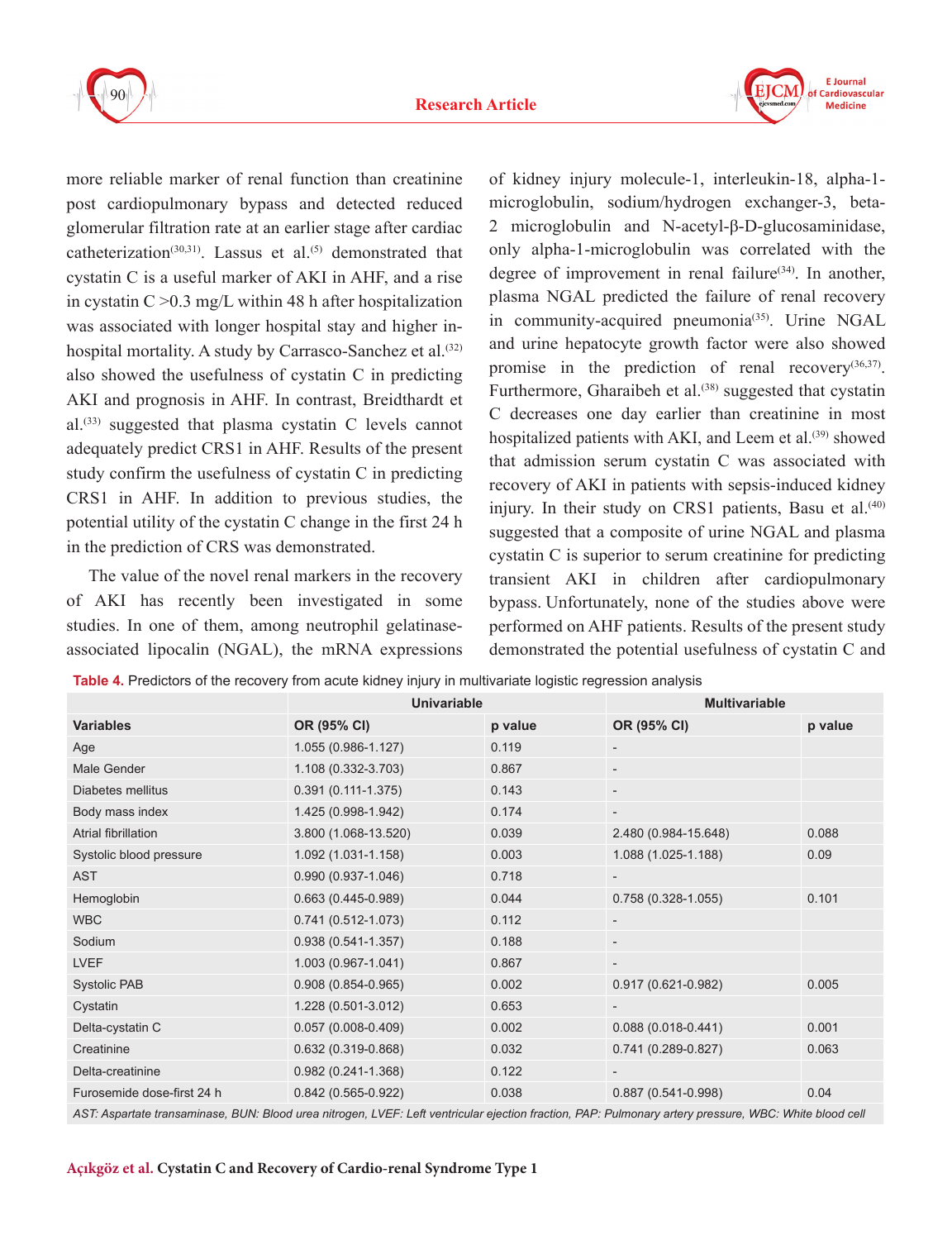



its change with time in the prediction of CRS1 and its recovery.

The present study has several limitations. It is a retrospective and single-center study. However, all consecutive patients hospitalized for ADHF in a time frame were included in the study to overcome the limitations of the retrospective design. Moreover, BNP or pro-BNP levels were not measured. Thus, we do not have biochemical evidence about the severity of the heart failure in patients with and without CRS1.

### **Conclusion**

Admission cystatin C may predict CRS1, and a change in cystatin C level in the first 24 h of admission is associated with the development and recovery of CRS1 in patients hospitalized for acute heart failure. Cystatin C may be used as a predictor of renal function beyond creatinine in AHF because neither admission creatinine nor its change in the 24th hour was associated with CRS and its recovery in our study population. Further studies are required to elucidate the role of cystatin C and its temporal change in predicting renal outcomes in ADHF.

#### **Ethics**

**Ethics Committee Approval:** The Institutional Ethics Committee of Gazi University approved the study protocol (decision no: 297, date: 09.06.2014).

**Informed Consent:** All participants gave informed consent.

**Peer-review:** Externally peer-reviewed.

#### **Authorship Contributions**

Concept: Açıkgöz E, Açıkgöz SK, Özilhan MO, Candemir M, Gökalp G, Çakmak-Karaaslan Ö, Nurkoç SG, Koçak A, Özlem G, Özdemir HM, Design: Açıkgöz E, Açıkgöz SK, Özilhan MO, Candemir M, Gökalp G, Çakmak-Karaaslan Ö, Nurkoç SG, Koçak A, Özlem G, Özdemir HM, Data Collection and/or Processing: Açıkgöz E, Açıkgöz SK, Özilhan MO, Candemir M, Gökalp G,

Çakmak-Karaaslan Ö, Nurkoç SG, Koçak A, Özlem G, Özdemir HM, Analysis and/or Interpretation: Açıkgöz E, Açıkgöz SK, Özilhan MO, Özlem G, Özdemir HM, Literature Search: Açıkgöz E, Açıkgöz SK, Özilhan MO, Candemir M, Gökalp G, Çakmak-Karaaslan Ö, Nurkoç SG, Koçak A, Özlem G, Özdemir HM, Writing: Açıkgöz E, Açıkgöz SK, Özdemir HM.

**Conflict of Interest:** No conflict of interest was declared by the authors.

**Financial Disclosure:** No financial resources have been used for this article.

#### **References**

- 1. Ronco C, McCullough P, Anker SD, et al. Cardio-renal syndromes: report from the consensus conference of the acute dialysis quality initiative. Eur Heart J 2010;31:703-11.
- 2. Smith GL, Lichtman JH, Bracken MB, et al. Renal impairment and outcomes in heart failure: systematic review and meta-analysis. J Am Coll Cardiol 2006;47:1987-96.
- 3. Soni SS, Ronco C, Katz N, et al. Early diagnosis of acute kidney injury: the promise of novel biomarkers. Blood Purif 2009;28:165-74.
- 4. Kellum JA, Mehta RL, Levin A, et al. development of a clinical research agenda for acute kidney injury using an international, interdisciplinary, three-step modified Delphi process. Clin J Am Soc Nephrol 2008;3:887- 94.
- 5. Lassus JP, Nieminen MS, Peuhkurinen K, et al. Markers of renal function and acute kidney injury in acute heart failure: definitions and impact on outcomes of the cardiorenal syndrome. Eur Heart J. 2010;31:2791-8.
- 6. Cruz DN, Goh CY, Haase-Fielitz A, et al. Early biomarkers of renal injury. Congestive Heart Failure. 2010;16 Suppl 1:S25-31.
- 7. Newman DJ. Cystatin C. Ann Clin Biochem 2002;39:89-104.
- 8. Onopiuk A, Tokarzewicz A, Gorodkiewicz E. Cystatin C: a kidney function biomarker. Adv Clin Chem 2015;68:57-69.
- 9. Bagshaw SM, Bellomo R. Cystatin C in acute kidney injury. Curr Opin Crit Care 2010;16:533-9.
- 10. Angelidis C, Deftereos S, Giannopoulos G, et al. Cystatin C: an emerging biomarker in cardiovascular disease. Curr Top Med Chem 2013;13:164-79.
- 11. Briguori C, Visconti G, Rivera NV, et al. Cystatin C and contrast-induced acute kidney injury. Circulation 2010;121:2117-22.
- 12. Wang QP, Gu JW, Zhan XH, et al. Assessment of glomerular filtration rate by serum cystatin C in patients undergoing coronary artery bypass grafting. Ann Clin Biochem 2009;46:495-500.
- 13. Alehagen U, Dahlstrom U, Lindahl TL. Cystatin C and NT-proBNP, a powerful combination of biomarkers for predicting cardiovascular mortality in elderly patients with heart failure: results from a 10-year study in primary care. Eur J Heart Fail 2009;11:354-60.